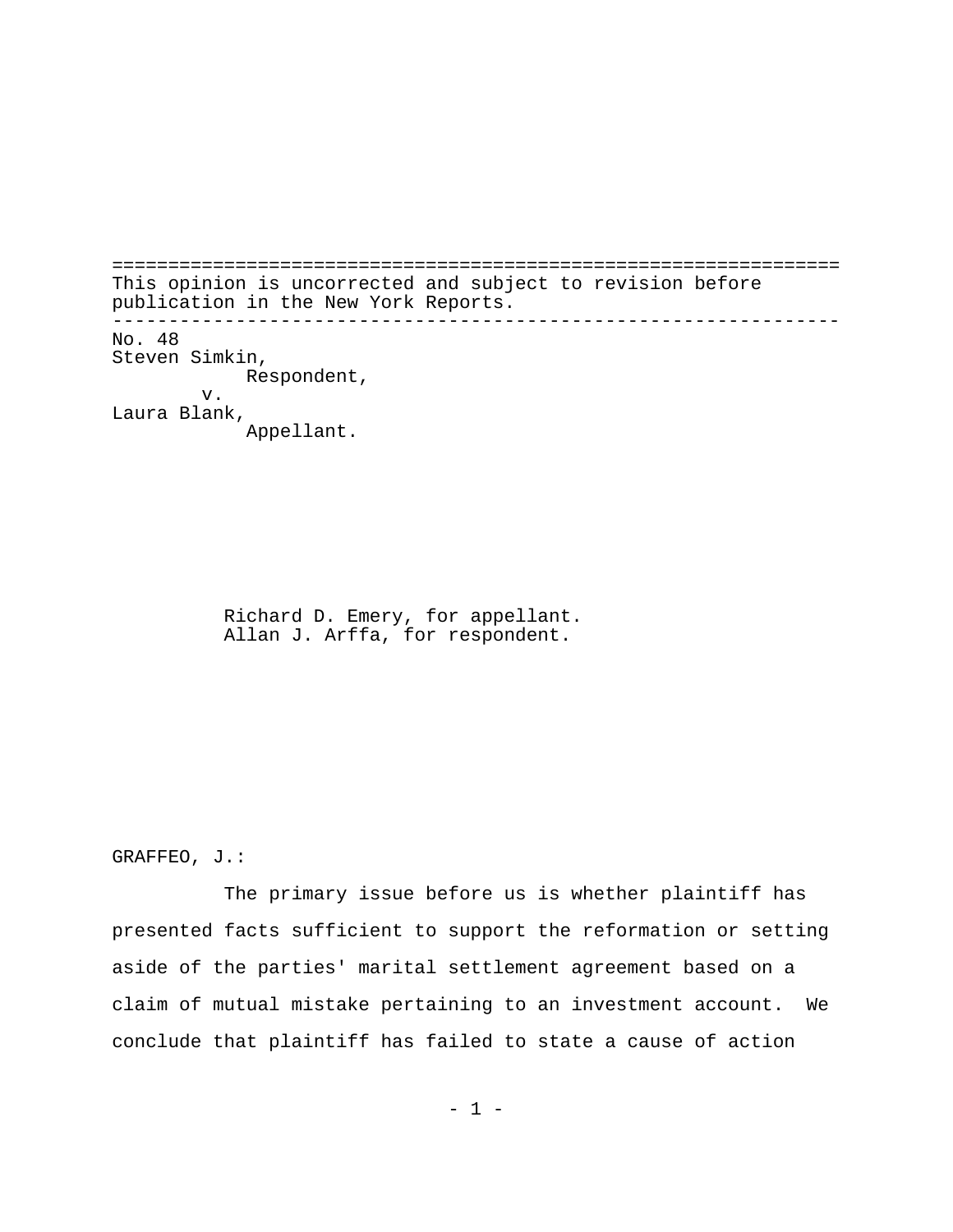under CPLR 3211 and therefore dismiss the amended complaint.

Plaintiff Steven Simkin (husband) and defendant Laura Blank (wife) married in 1973 and have two children. Husband is a partner at a New York law firm and wife, also an attorney, is employed by a university. After almost 30 years of marriage, the parties separated in 2002 and stipulated in 2004 that the cut-off date for determining the value of marital assets would be September 1, 2004. The parties, represented by counsel, spent two years negotiating a detailed 22-page settlement agreement, executed in June 2006. In August 2006, the settlement agreement was incorporated, but not merged, into the parties' final judgment of divorce.

The settlement agreement set forth a comprehensive division of marital property. Husband agreed to pay wife \$6,250,000 "[a]s and for an equitable distribution of property . . . and in satisfaction of the Wife's support and marital property rights." In addition, wife retained title to a Manhattan apartment (subject to a \$370,000 mortgage), an automobile, her retirement accounts and any "bank, brokerage and similar financial accounts in her name." Upon receipt of her distributive payment, wife agreed to convey her interest in the Scarsdale marital residence to husband. Husband received title to three automobiles and kept his retirement accounts, less \$368,000 to equalize the value of the parties' retirement accounts. Husband further retained "bank, brokerage and similar

- 2 - No. 48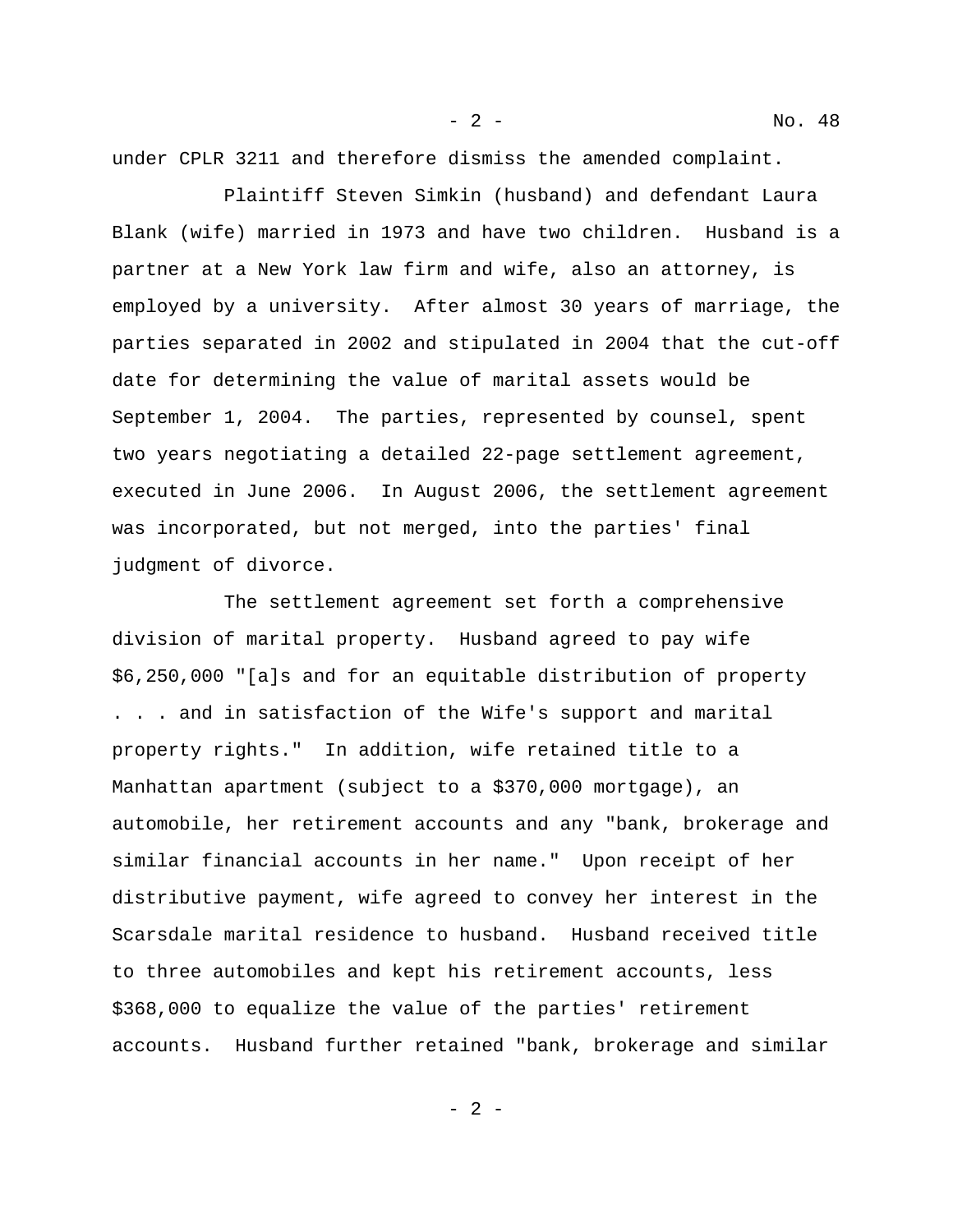financial accounts" that were in his name, two of which were specifically referenced -- his capital account as a partner at the law firm and a Citibank account.

The agreement also contained a number of mutual releases between the parties. Each party waived any interest in the other's law license and released or discharged any debts or further claims against the other. Although the agreement acknowledged that the property division was "fair and reasonable," it did not state that the parties intended an equal distribution or other designated percentage division of the marital estate. The only provision that explicitly contemplated an equal division was the reference to equalizing the values of the parties' retirement accounts. The parties further acknowledged that the settlement constituted:

> "an agreement between them with respect to any and all funds, assets or properties, both real and personal, including property in which either of them may have an equitable or beneficial interest wherever situated, now owned by the parties or either of them, or standing in their respective names or which may hereafter be acquired by either of them, and all other rights and obligations arising out of the marital relationship."

At the time the parties entered into the settlement, one of husband's unspecified brokerage accounts was maintained by Bernard L. Madoff Investment Securities (the Madoff account). According to husband, the parties believed the account was valued at \$5.4 million as of September 1, 2004, the valuation date for marital assets. Husband withdrew funds from this account to pay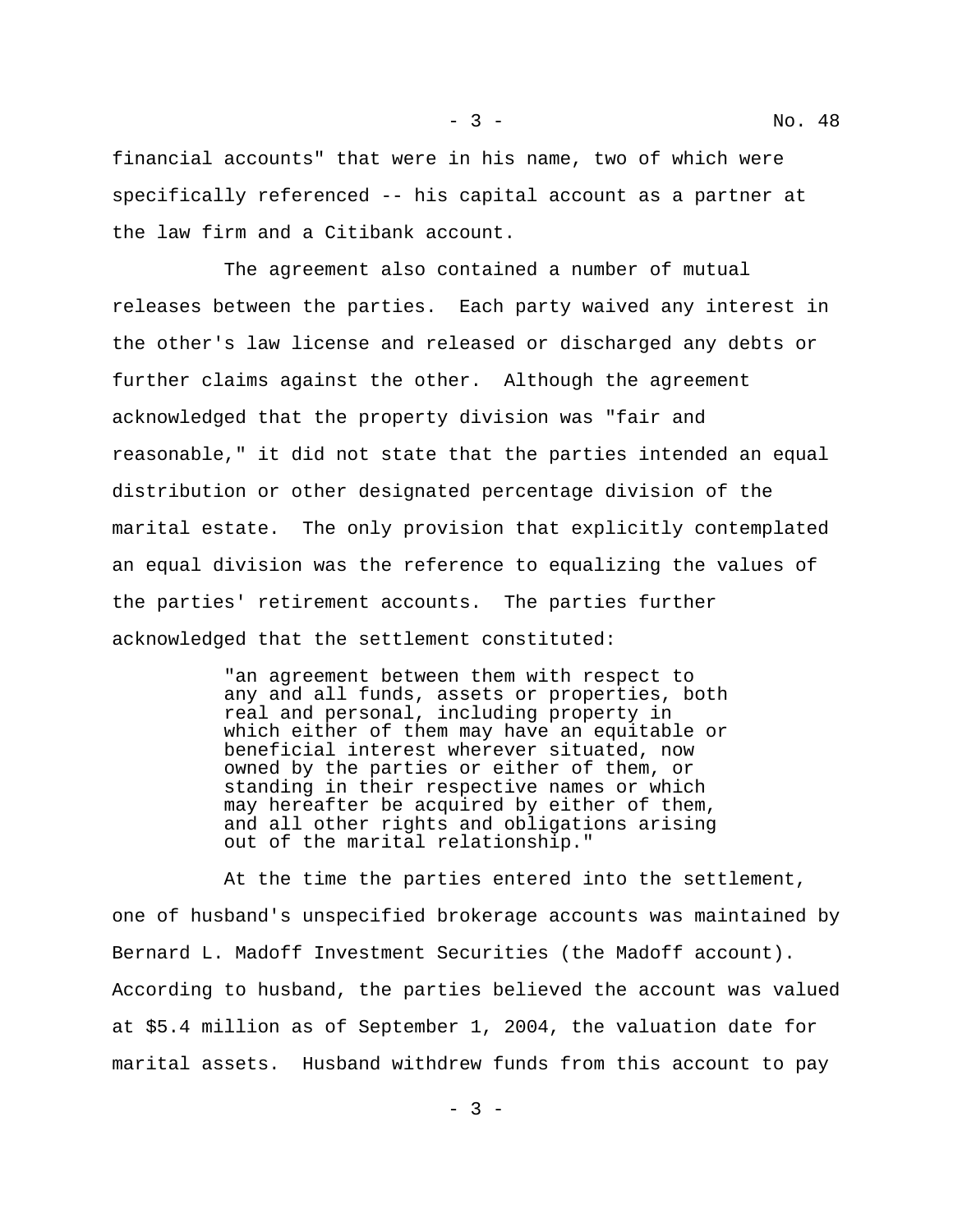a portion of his distributive payment owed wife in 2006, and continued to invest in the account subsequent to the divorce. In December 2008, Bernard Madoff's colossal Ponzi scheme was publicly exposed and Madoff later pleaded guilty to federal securities fraud and related offenses.

As a result of the disclosure of Madoff's fraud, in February 2009 -- about 2½ years after the divorce was finalized -- husband commenced this action against wife alleging two causes of action: (1) reformation of the settlement agreement predicated on a mutual mistake and (2) unjust enrichment. The amended complaint asserts that the settlement agreement was intended to accomplish an "approximately equal division of [the couple's] marital assets," including a 50-50 division of the Madoff account. To that end, the amended complaint states that \$2,700,000 of wife's \$6,250,000 distributive payment represented her "share" of the Madoff account. Husband alleges that the parties' intention to equally divide the marital estate was frustrated because both parties operated under the "mistake" or misconception as to the existence of a legitimate investment account with Madoff which, in fact, was revealed to be part of a fraudulent Ponzi scheme. The amended complaint admits, however, that funds were previously "'withdrawn' from the 'Account'" by husband and applied to his obligation to pay wife.

In his claim for reformation, husband requests that the court "determine the couple's true assets with respect to the

 $-4 -$ 

- 4 - No. 48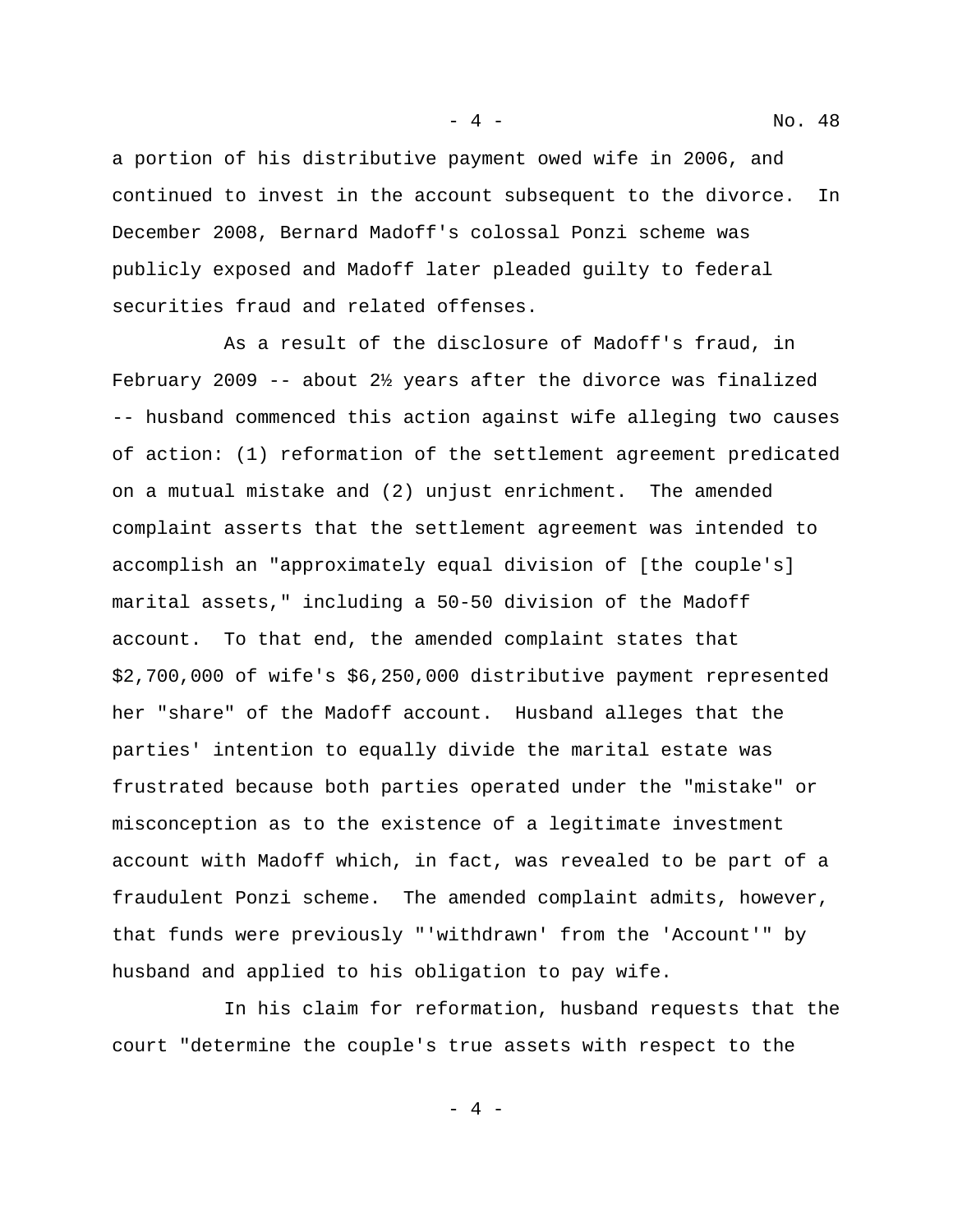Madoff account" and alter the settlement terms to reflect an equal division of the actual value of the Madoff account. The second cause of action seeks restitution from wife "in an amount to be determined at trial" based on her unjust enrichment arising from husband's payment of what the parties mistakenly believed to be wife's share of the Madoff account. Wife moved to dismiss the amended complaint on several grounds, including a defense founded on documentary evidence (see CPLR 3211 [a] [1]) and for failure to state a cause of action (see CPLR 3211 [a] [7]).

Supreme Court granted wife's motion and dismissed the amended complaint. The Appellate Division, with two Justices dissenting, reversed and reinstated the action (80 AD3d 401 [1st Dept 2011]). The Appellate Division granted wife leave to appeal on a certified question, and we now reverse and reinstate Supreme Court's order of dismissal.

Wife argues that the Appellate Division erred in reinstating the amended complaint because the allegations, even if true, fail to appropriately establish the existence of a mutual mistake at the time the parties entered into their settlement agreement. Rather, she claims that, at most, the parties may have been mistaken as to the value of the Madoff account, but not its existence. Wife also contends that allowing husband's claims to go forward years after the division of property and issuance of a divorce decree would undermine policy concerns regarding finality in divorce cases. Husband responds

 $-5 -$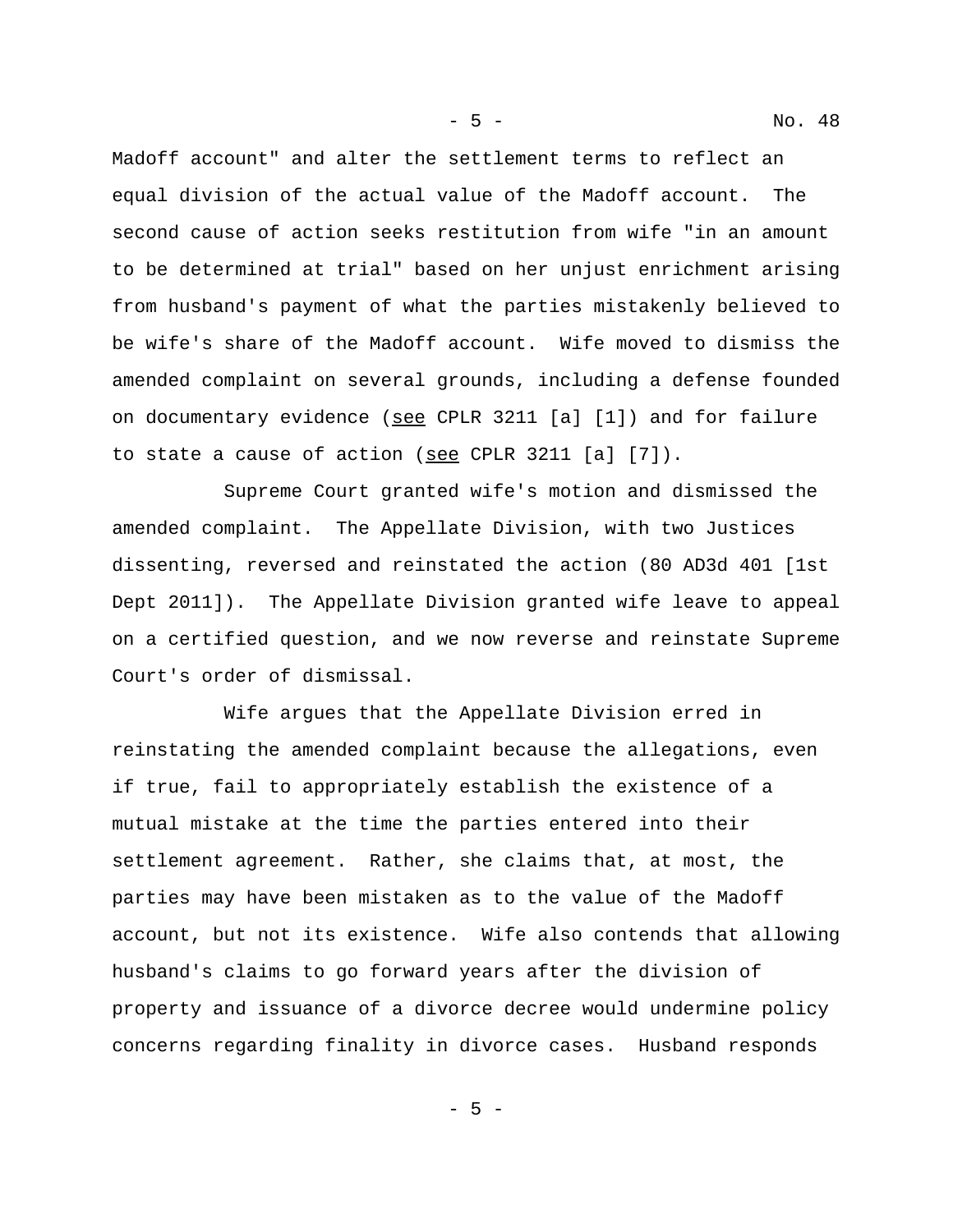that the amended complaint states a viable claim because the parties were both unaware and misled as to the legitimacy of the Madoff account, which, in husband's view, "did not in fact ever exist" due to the fraud occasioned on investors.

On a motion to dismiss under CPLR 3211, the pleading is to be given a liberal construction, the allegations contained within it are assumed to be true and the plaintiff is to be afforded every favorable inference (see ABN AMRO Bank, N.V. v MBIA Inc., 17 NY3d 208, 227 [2011]). At the same time, however, "allegations consisting of bare legal conclusions as well as factual claims flatly contradicted by documentary evidence are not entitled to any such consideration" (Maas v Cornell Univ., 94 NY2d 87, 91 [1999] [internal quotation marks and citation omitted]). Moreover, a claim predicated on mutual mistake must be pleaded with the requisite particularity necessitated under CPLR 3016 (b).

Marital settlement agreements are judicially favored and are not to be easily set aside (see McCoy v Feinman, 99 NY2d 295, 302 [2002]; Christian v Christian, 42 NY2d 63, 71-72 [1977]). Nevertheless, in the proper case, an agreement may be subject to rescission or reformation based on a mutual mistake by the parties (see Matter of Gould v Board of Educ. of Sewanhaka Cent. High School Dist., 81 NY2d 446, 453 [1993]; Chimart Assoc. v Paul, 66 NY2d 570, 573 [1986]). Similarly, a release of claims may be avoided due to mutual mistake (see Centro Empresarial

- 6 -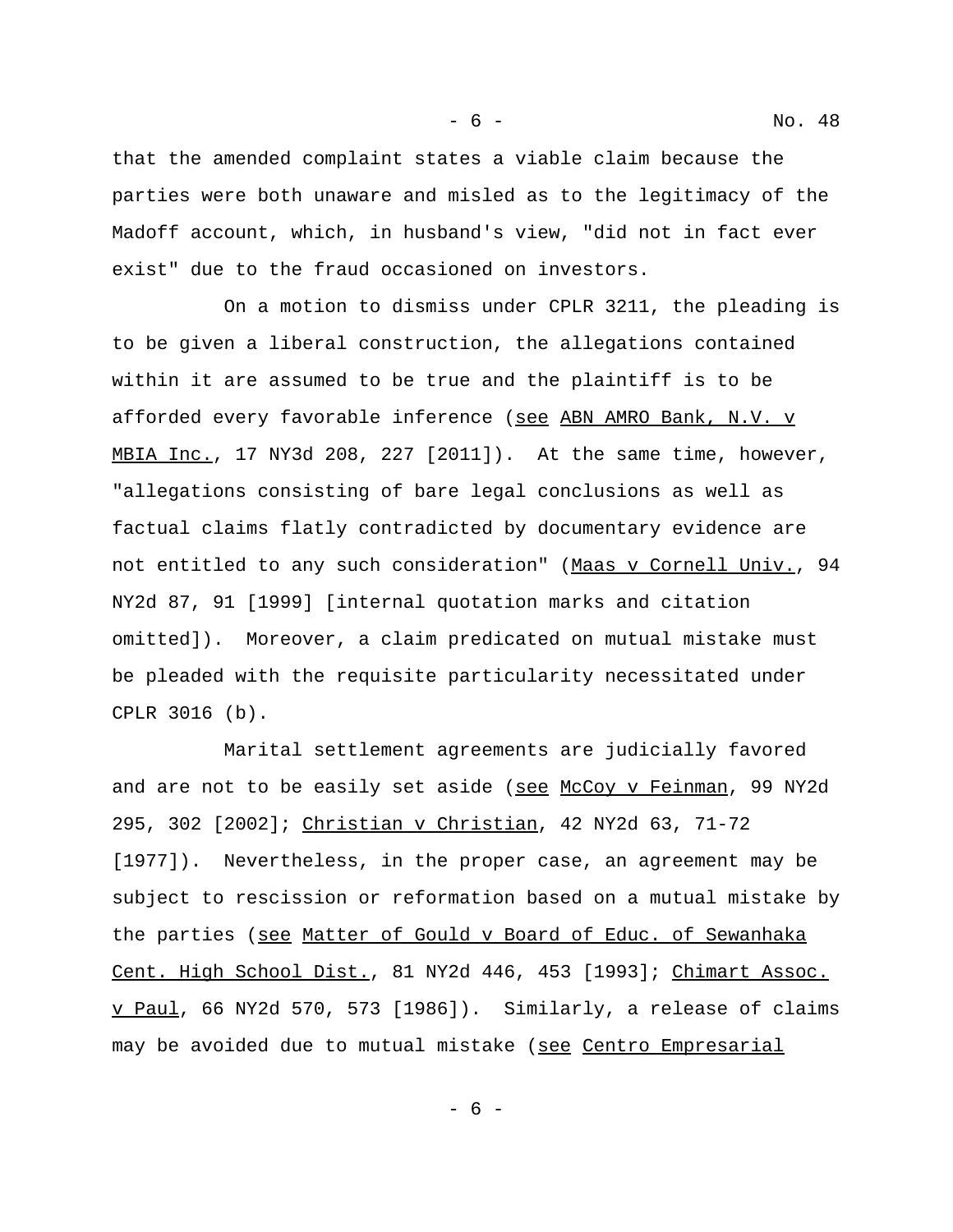Cempresa S.A. v América Móvil, S.A.B. de C.V., 17 NY3d 269, 276 [2011]). Based on these contract principles, the parties here agree that this appeal turns on whether husband's amended complaint states a claim for relief under a theory of mutual mistake.

We have explained that "[t]he mutual mistake must exist at the time the contract is entered into and must be substantial" (Gould, 81 NY2d at 453). Put differently, the mistake must be "so material that . . . it goes to the foundation of the agreement" (Da Silva v Musso, 53 NY2d 543, 552 [1981] [internal quotation marks and citations omitted]; see also 27 Lord, Williston on Contracts § 70:12 [4th ed] ["The parties must have been mistaken as to a basic assumption of the contract . . . Basic assumption means the mistake must vitally affect the basis upon which the parties contract"]). Court-ordered relief is therefore reserved only for "exceptional situations" (Da Silva, 53 NY2d at 552 [internal quotation marks and citation omitted]). The premise underlying the doctrine of mutual mistake is that "the agreement as expressed, in some material respect, does not represent the meeting of the minds of the parties" (Gould, 81 NY2d at 453 [internal quotation marks and citations omitted]).

Although we have not addressed mutual mistake claims in the context of marital settlement agreements, the parties cite a number of Appellate Division cases that have analyzed this issue. Husband relies on True v True (63 AD3d 1145 [2d Dept 2009]),

- 7 - No. 48

- 7 -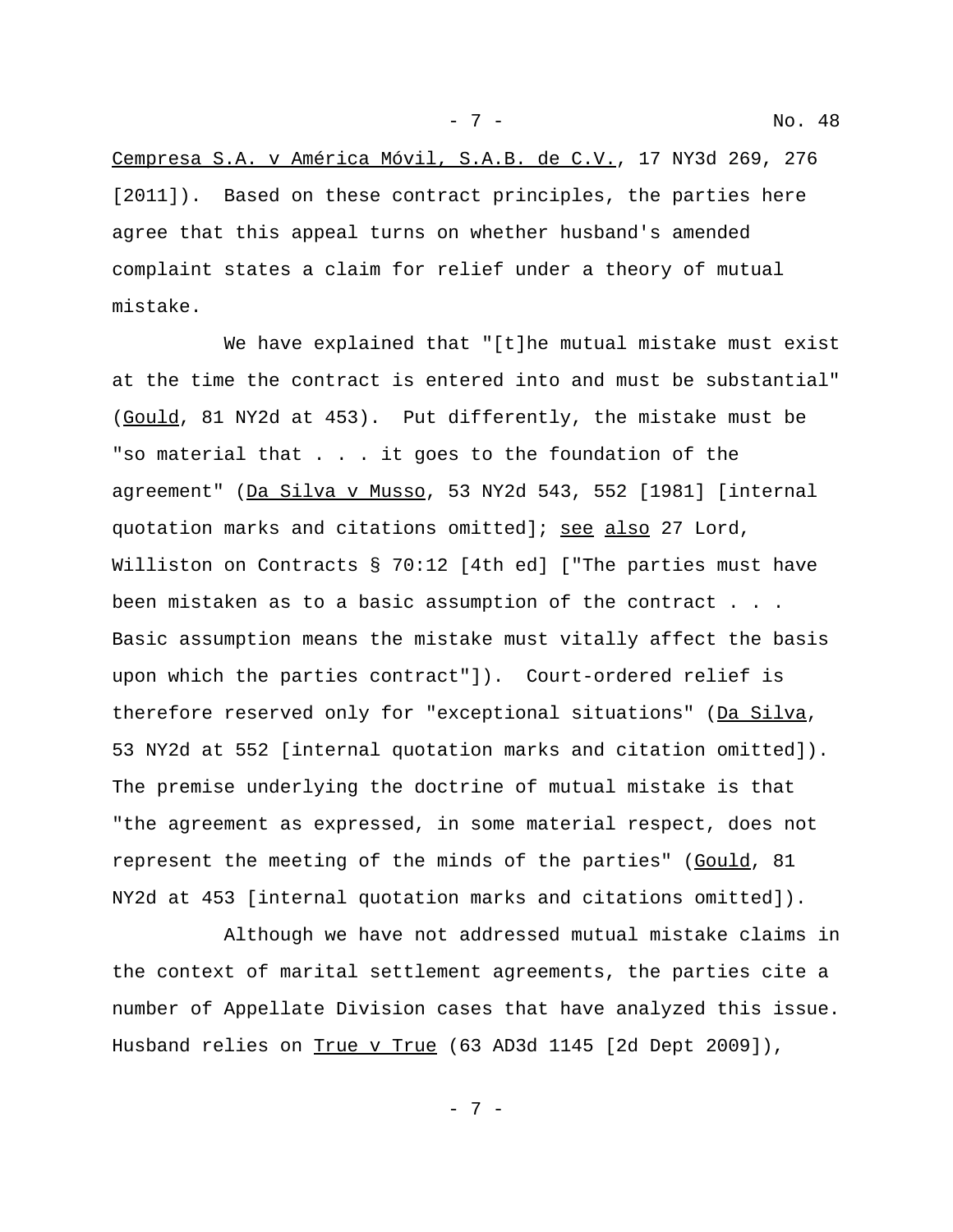where the settlement agreement provided that the husband's stock awards from his employer would be "divided 50-50 in kind" and recited that 3,655 shares were available for division between the parties. After the wife redeemed her half of the shares, the husband learned that only 150 shares remained and brought an action to reform the agreement, arguing that the parties mistakenly specified the gross number of shares (3,655) rather than the net number that was actually available for distribution. The Second Department agreed and reformed the agreement to effectuate the parties' intent to divide the shares equally, holding that the husband had established "that the parties' use of 3,655 gross shares was a mutual mistake because it undermined their intent to divide the net shares available for division, 50- 50 in kind" (id. at 1148).

Other cases relied on by husband involve marital settlement agreements that were set aside or reformed because a mutual mistake rendered a portion of the agreement impossible to perform. In Banker v Banker (56 AD3d 1105 [2008]), the Third Department reformed a provision of a marital settlement that required the subdivision of a parcel of real property because the parties were unaware of a restrictive covenant against further subdivision. Similarly, in Brender v Brender (199 AD2d 665 [1993]), the Third Department set aside a settlement provision that allowed the wife to purchase health insurance through her husband's plan where both parties were mistaken in their belief

- 8 -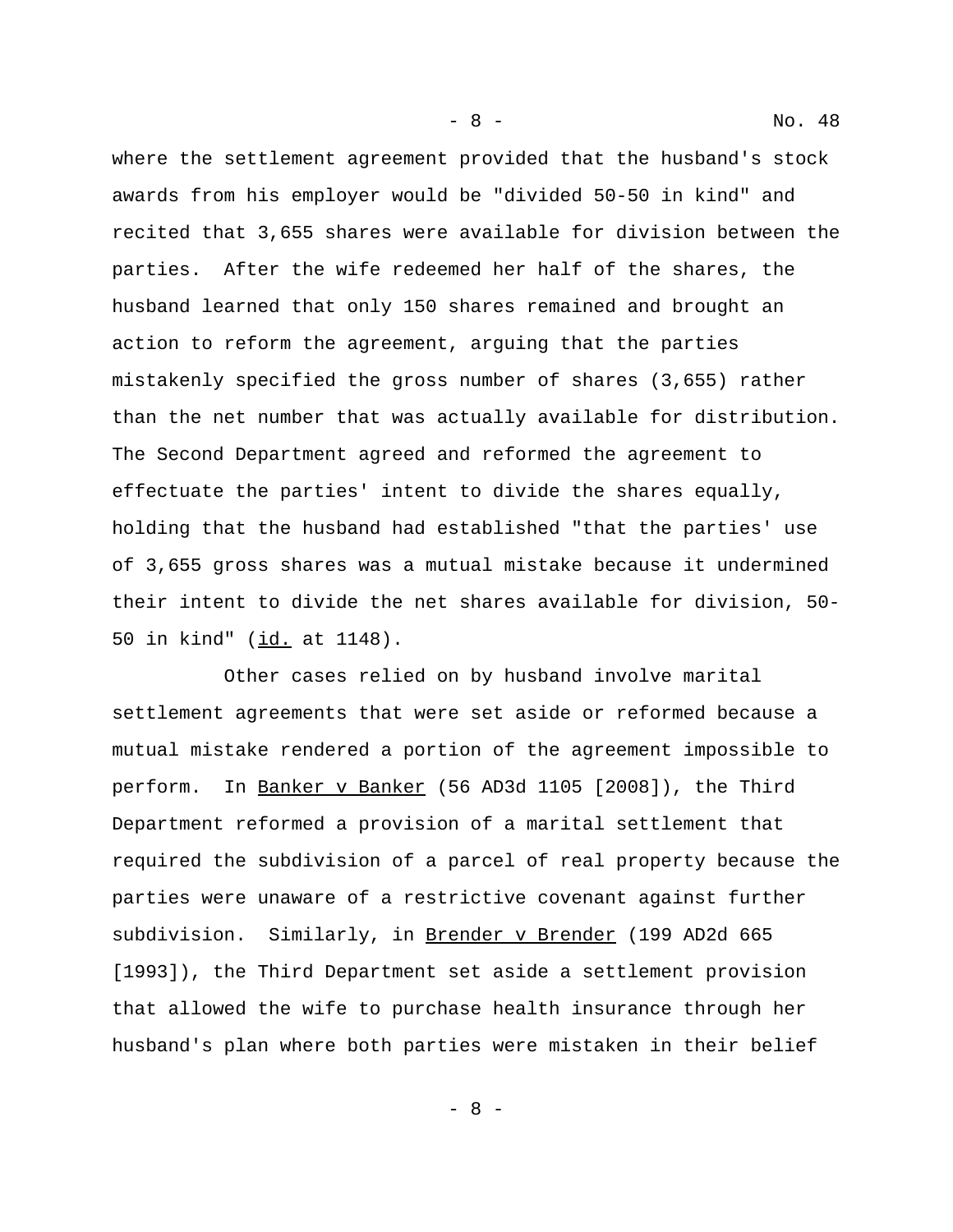that such coverage was available.

Wife in turn points to appellate cases denying a spouse's request to reopen a marital settlement agreement where the final value of an asset was not what the parties believed at the time of the divorce (see Greenwald v Greenwald, 164 AD2d 706, 721 [1st Dept 1991], lv denied 78 NY2d 855 [1991] [stating that "posttrial changes in value may not be used to reallocate the distribution of marital assets"]). In Kojovic v Goldman (35 AD3d 65 [2006], lv denied 8 NY3d 804 [2007]), for example, the First Department dismissed the wife's reformation and rescission claims where the husband unexpectedly sold his interest in a company for \$18 million after the divorce. And in Etzion v Etzion (62 AD3d 646 [2009], lv denied 13 NY3d 824 [2009]), the Second Department rejected the wife's mutual mistake claim where the market value of the husband's warehouse property substantially increased in value after the City adopted a rezoning plan subsequent to the parties' settlement.

Applying these legal principles, we are of the view that the amended complaint fails to adequately state a cause of action based on mutual mistake. As an initial matter, husband's claim that the alleged mutual mistake undermined the foundation of the settlement agreement, a precondition to relief under our precedents, is belied by the terms of the agreement itself. Unlike the settlement agreement in True that expressly incorporated a "50-50" division of a stated number of stock

- 9 -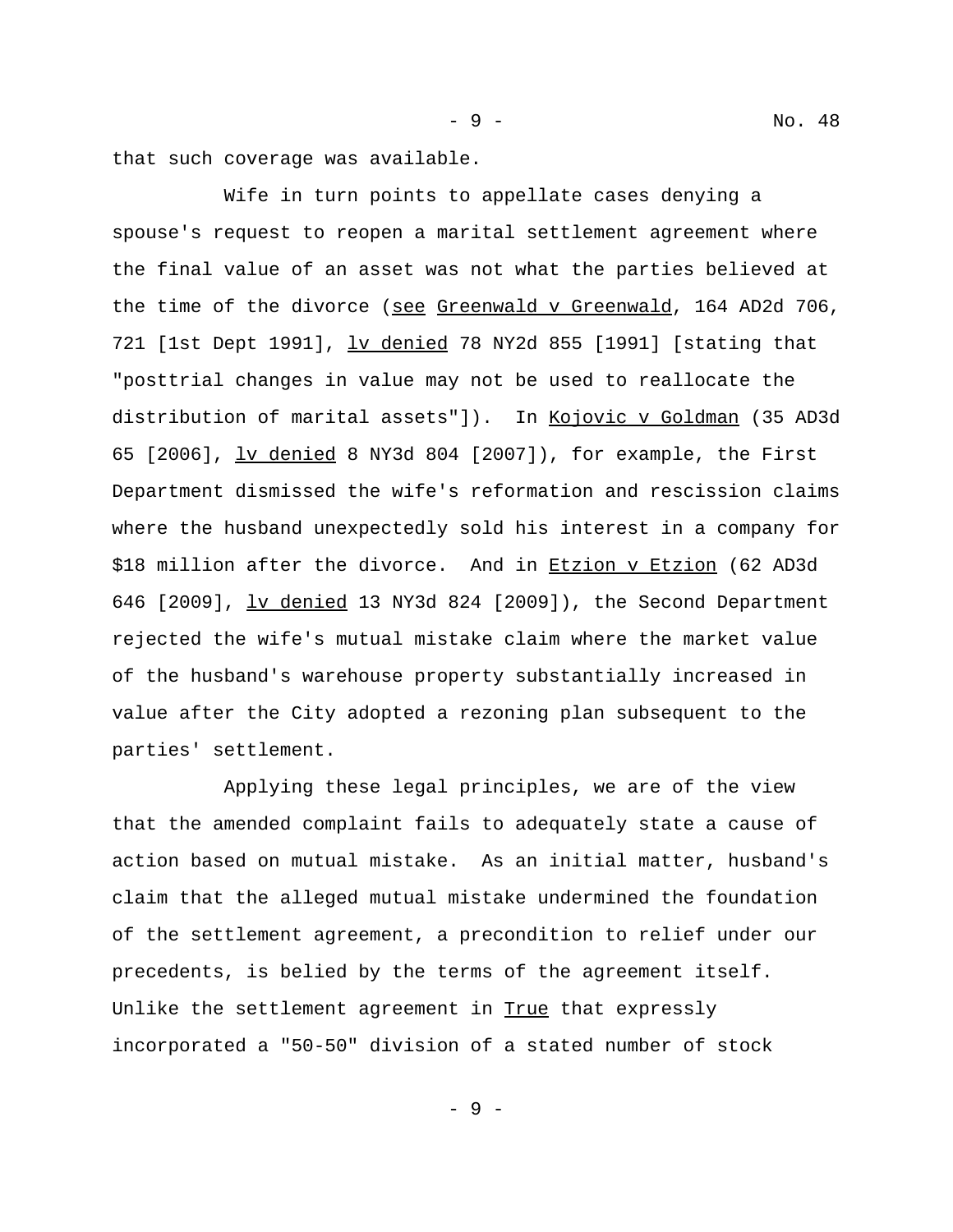shares, the settlement agreement here, on its face, does not mention the Madoff account, much less evince an intent to divide the account in equal or other proportionate shares (see Centro, 17 NY3d at 277 [explaining that "courts should be extremely reluctant to interpret an agreement as impliedly stating something which the parties have neglected to specifically include" (internal quotation marks and citation omitted)]). To the contrary, the agreement provides that the \$6,250,000 payment to wife was "in satisfaction of [her] support and marital property rights," along with her release of various claims and inheritance rights. Despite the fact that the agreement permitted husband to retain title to his "bank, brokerage and similar financial accounts" and enumerated two such accounts, his alleged \$5.4 million Madoff investment account is neither identified nor valued. Given the extensive and carefully negotiated nature of the settlement agreement, we do not believe that this presents one of those "exceptional situations" ( $Da$ Silva, 53 NY2d at 552 [internal quotation marks and citation omitted]) warranting reformation or rescission of a divorce settlement after all marital assets have been distributed.

- 10 - No. 48

Even putting the language of the agreement aside, the core allegation underpinning husband's mutual mistake claim - that the Madoff account was "nonexistent" when the parties executed their settlement agreement in June 2006 -- does not amount to a "material" mistake of fact as required by our case

- 10 -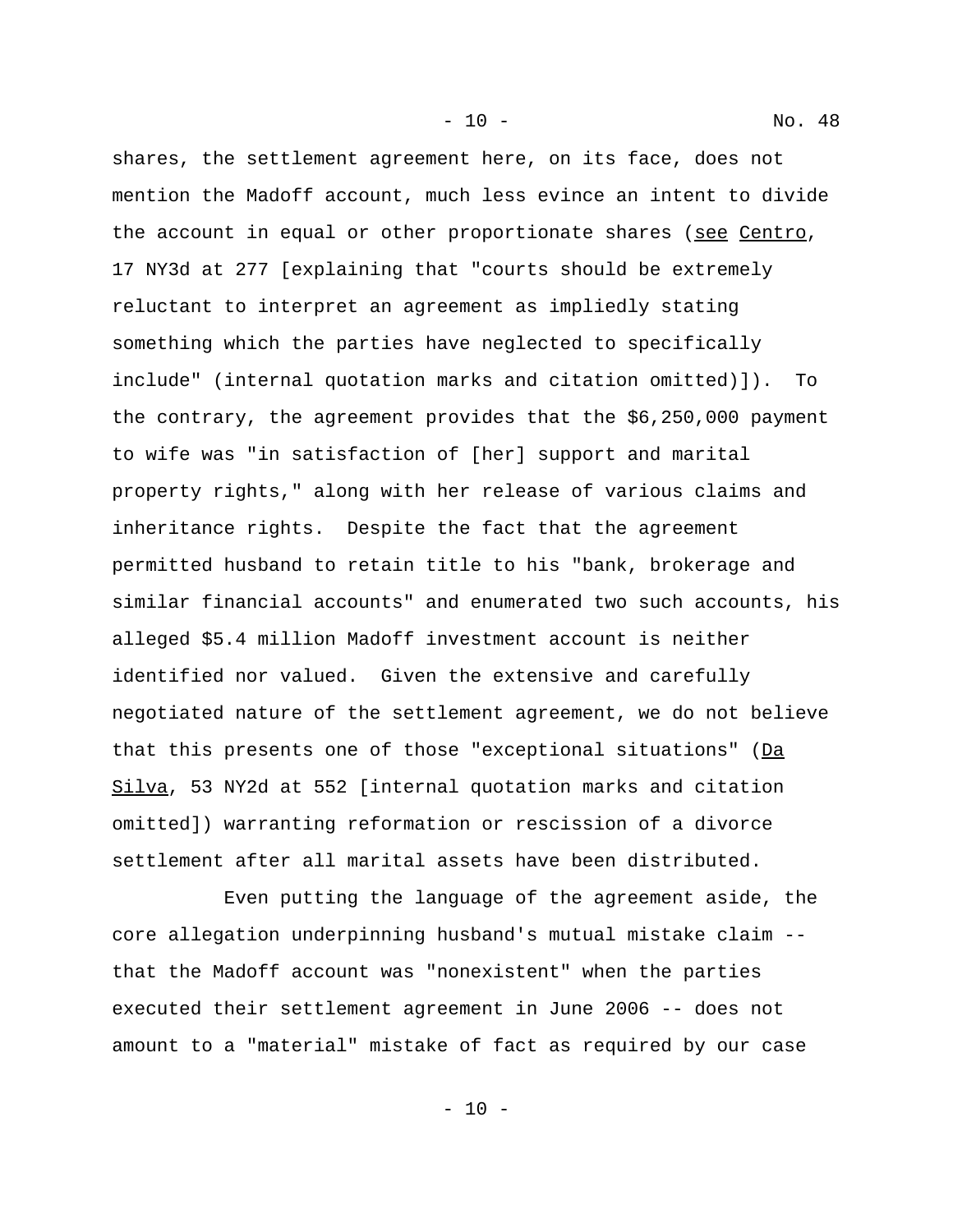law. The premise of husband's argument is that the parties mistakenly believed that they had an investment account with Bernard Madoff when, in fact, no account ever existed. In husband's view, this case is no different from one in which parties are under a misimpression that they own a piece of real or personal property but later discover that they never obtained rightful ownership, such that a distribution would not have been possible at the time of the agreement. But that analogy is not apt here. Husband does not dispute that, until the Ponzi scheme began to unravel in late 2008 -- more than two years after the property division was completed -- it would have been possible for him to redeem all or part of the investment. In fact, the amended complaint contains an admission that husband was able to withdraw funds (the amount is undisclosed) from the account in 2006 to partially pay his distributive payment to wife. Given that the mutual mistake must have existed at the time the agreement was executed in 2006 (see Gould, 81 NY2d at 453), the fact that husband could no longer withdraw funds years later is not determinative.\*

This situation, however sympathetic, is more akin to a marital asset that unexpectedly loses value after dissolution of

<sup>\*</sup> Husband notes in his brief that the Madoff account may, at a future point, have some value depending on how successful the trustee for the liquidation of Bernard L. Madoff Investment Securities is in recovering and distributing property to customers (see In re Bernard L. Madoff Inv. Securities LLC, 654 F3d 229 [2d Cir 2011]).